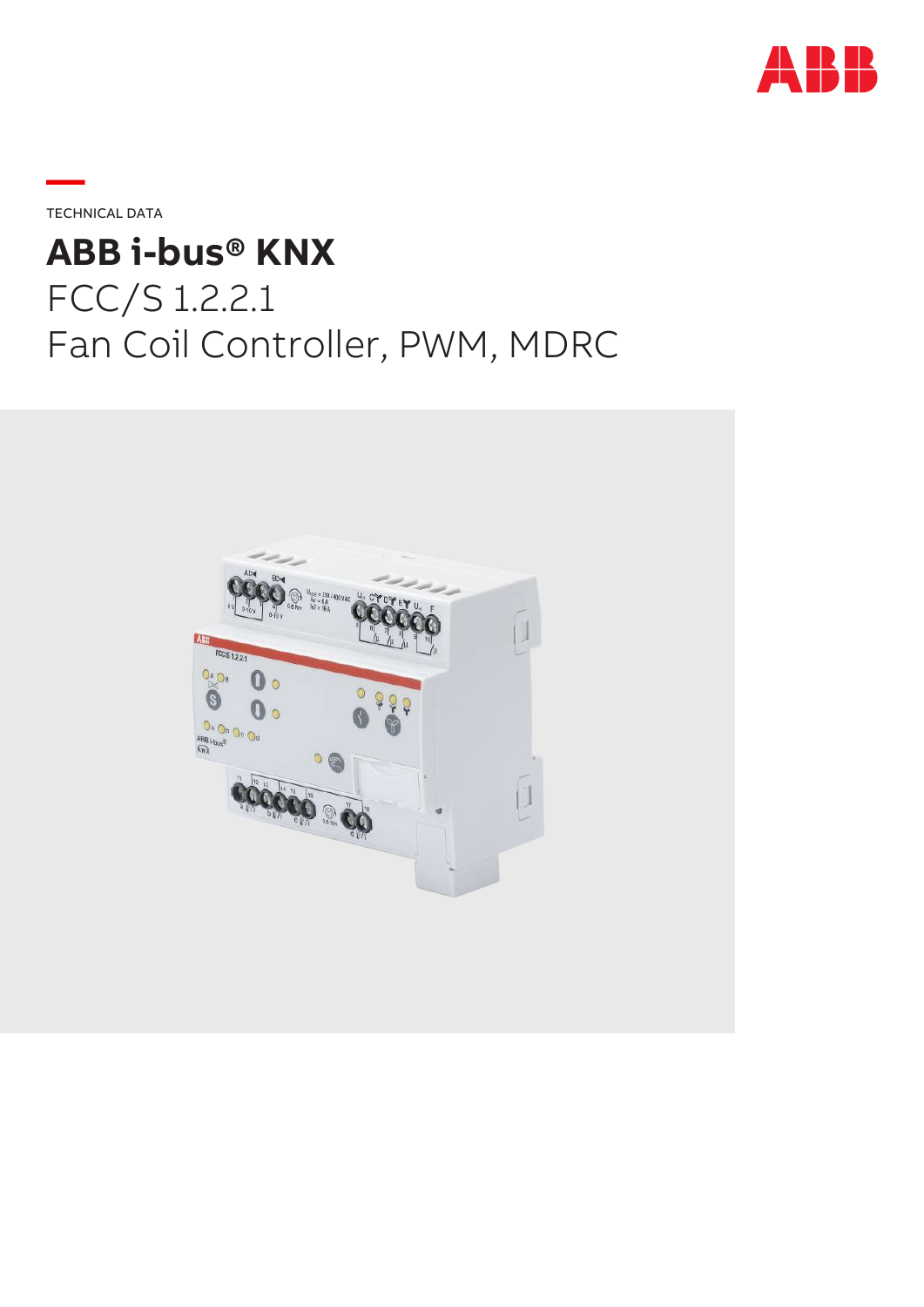## **Device description**

**—**

The device is a modular installation device (MDRC) in proM design. It is designed for installation in electrical distribution boards and small housings with a 35 mm mounting rail (to EN 60715).

The device is KNX-certified and can be used as a product in a KNX system → EU declaration of conformity.

#### The device is powered via the bus

(ABB i-bus® KNX) and requires no additional auxiliary voltage supply. The connection to the bus is made via a bus connection terminal on the front of the housing. The loads are connected to the outputs using screw terminals → terminal designation on the housing.

The software application Engineering Tool Software (ETS) is used for physical address assignment and parameterization.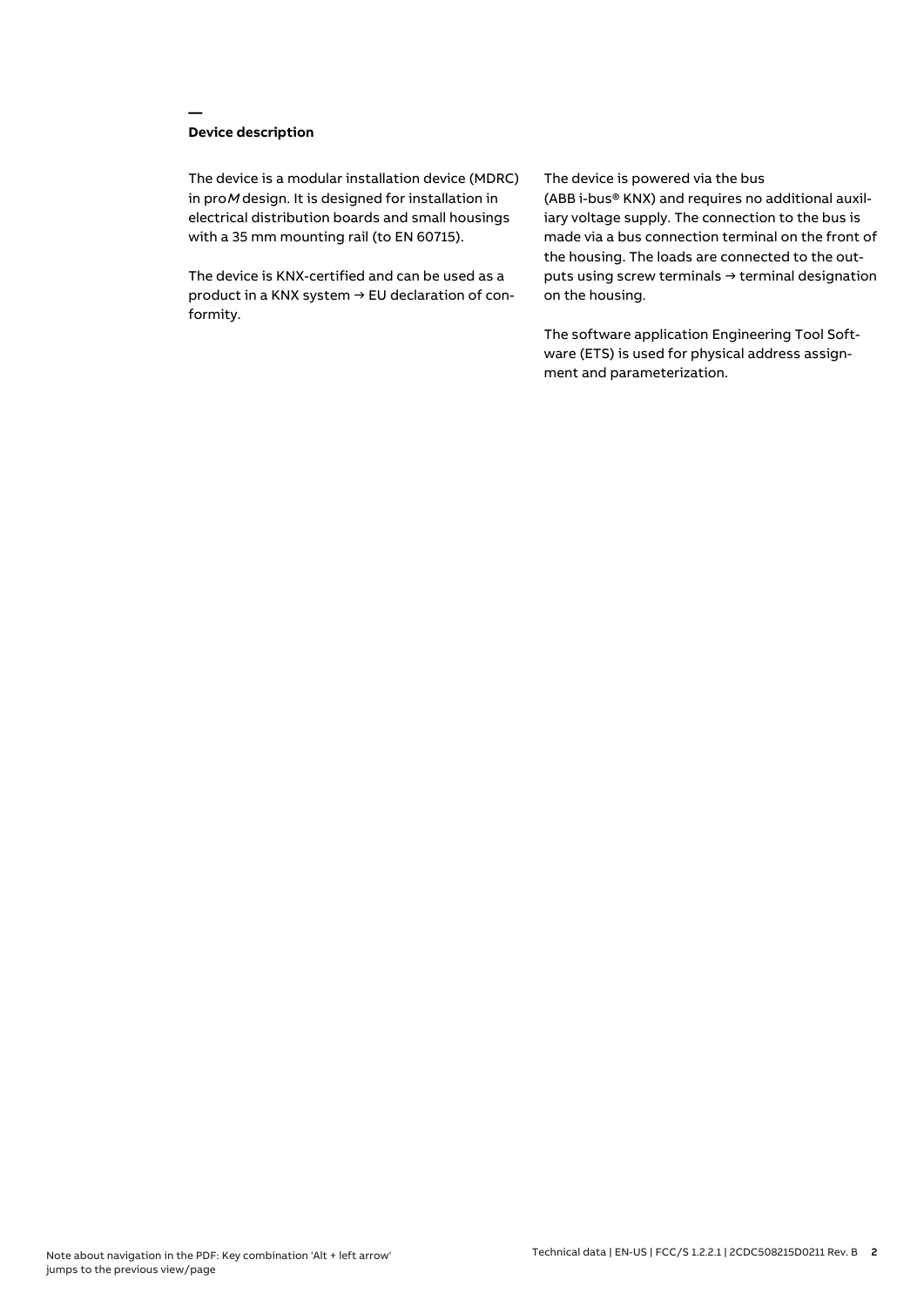## **Device functions**

**—**

The following device functions are available for controlling a fan coil unit:

- Controller
- Actuator device

#### **Controller**

The internal controller is activated in the function as a controller unit. The controller is used to process the data received at the inputs (actual values) or via the bus (ABB i-bus® KNX) (actual values, setpoints and operating mode changes). The control values are calculated from the data received and transmitted to the outputs.

## **Actuator device**

The internal controller is deactivated in the function as an actuator. The control values for activating the outputs are calculated by an external controller and received via the bus (ABB i-bus® KNX).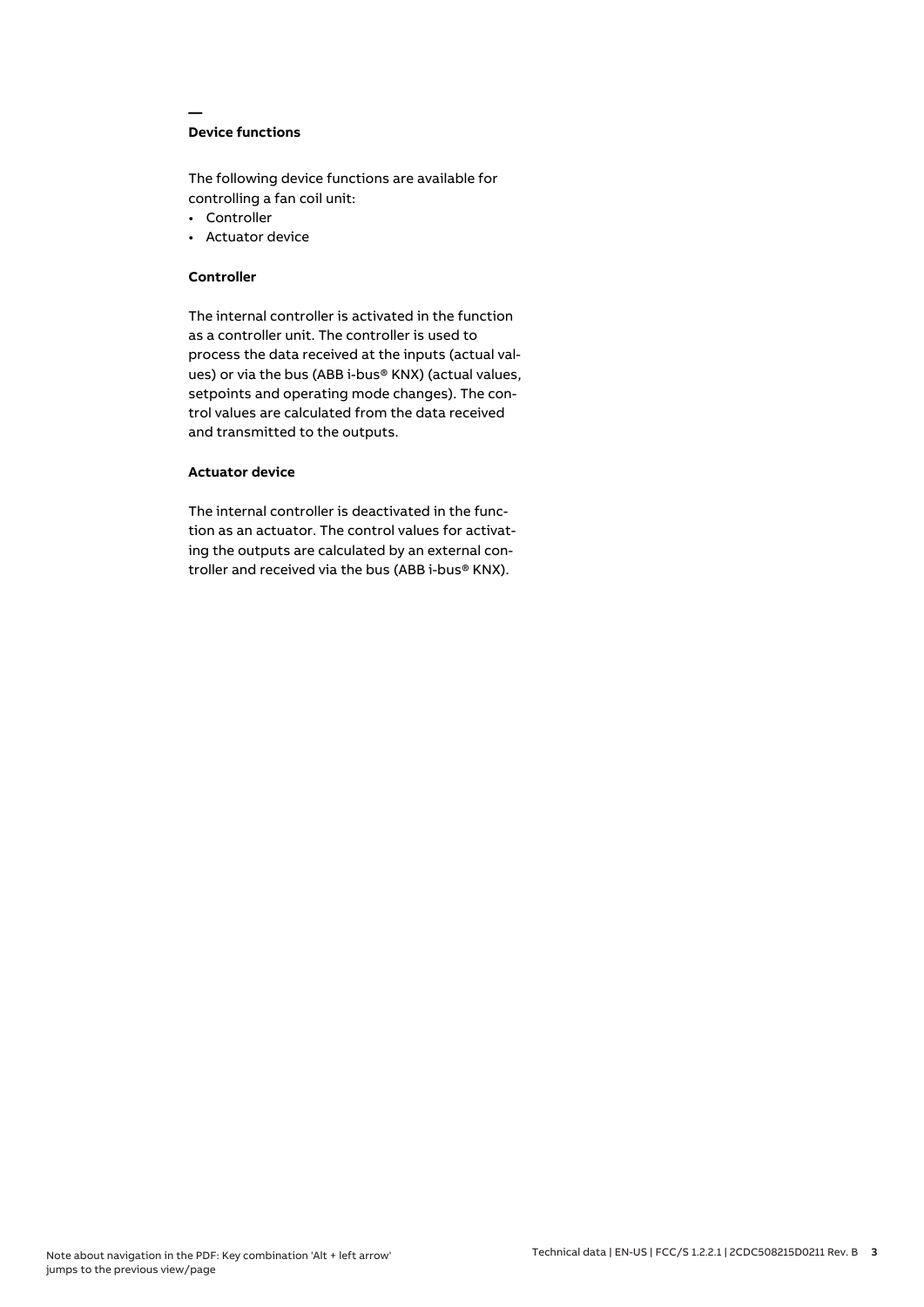## **Connections**

**—**

The devices possess the following connections, depending on the product variant:

- 4 inputs for sensors or an analog room control unit (SAF/A or SAR/A)
- 2 valve outputs for activating valve drives (FCC/ S 1.4.1.1: 1 valve output)
- 1 fan output
- 1 relay output (FCC/S 1.4.1.1 : no relay output)
- 1 bus connection

#### **Fan output**

The tables below provide an overview of the maximum number of devices that can be connected to the individual product variants.

|                                               | FCC/S<br>1.1.1.1 | FCC/S<br>1.1.2.1 | FCC/S<br>1.2.1.1  | FCC/S<br>1.2.2.1         | FCC/S<br>1.3.1.1  | FCC/S<br>1.3.2.1         | FCC/S<br>1.4.1.1         | FCC/S<br>1.5.1.1             | FCC/S<br>1.5.2.1         |
|-----------------------------------------------|------------------|------------------|-------------------|--------------------------|-------------------|--------------------------|--------------------------|------------------------------|--------------------------|
| Discrete speed fans<br>$(1 \ldots 3$ -speeds) |                  |                  |                   |                          | $\qquad \qquad -$ | $\overline{\phantom{m}}$ |                          | $\qquad \qquad \blacksquare$ | $\overline{\phantom{0}}$ |
| Continuous fans<br>(010V)                     | -                | -                | $\qquad \qquad -$ | $\overline{\phantom{a}}$ |                   |                          | $\overline{\phantom{0}}$ |                              |                          |

## **Relay output 16 A**

|                 | FCC/S   | FCC/S   | FCC/S   | <b>FCC/S</b> | <b>FCC/S</b> | FCC/S   | FCC/S   | FCC/S   | FCC/S   |
|-----------------|---------|---------|---------|--------------|--------------|---------|---------|---------|---------|
|                 | 1.1.1.1 | 1.1.2.1 | 1.2.1.1 | 1.2.2.1      | 1.3.1.1      | 1.3.2.1 | 1.4.1.1 | 1.5.1.1 | 1.5.2.1 |
| Electric heater |         |         |         |              |              |         | $-$     |         |         |

## **Valve outputs**

|                                        | FCC/S<br>1.1.1.1 | FCC/S<br>1.1.2.1         | FCC/S<br>1.2.1.1 | FCC/S<br>1.2.2.1 | FCC/S<br>1.3.1.1 | FCC/S<br>1.3.2.1         | FCC/S<br>1.4.1.1 | FCC/S<br>1.5.1.1 | FCC/S<br>1.5.2.1         |  |
|----------------------------------------|------------------|--------------------------|------------------|------------------|------------------|--------------------------|------------------|------------------|--------------------------|--|
| Thermoelectric valve<br>drives (PWM)   | 2                | 2                        | -                |                  |                  |                          |                  | 2                | $\overline{c}$           |  |
| Motor-driven valve<br>drives (3-point) |                  |                          |                  |                  |                  |                          |                  |                  |                          |  |
| Magnetic valve drives<br>(open/closed) | 2                | $\overline{\phantom{0}}$ |                  |                  |                  |                          |                  | $\overline{c}$   | $\overline{c}$           |  |
| Analog valve drives<br>(010V)          |                  |                          | 2                | 2                | $\overline{c}$   | 2                        |                  |                  |                          |  |
| 6-way valve                            |                  |                          |                  |                  |                  |                          |                  |                  | $\overline{\phantom{0}}$ |  |
| VAV damper drive                       |                  |                          | ς                | ς                | $\mathcal{P}$    | $\overline{\phantom{0}}$ |                  |                  |                          |  |
|                                        |                  |                          |                  |                  |                  |                          |                  |                  |                          |  |

### **Physical inputs**

|                             | FCC/S<br>1.1.1.1 | FCC/S<br>1.1.2.1 | FCC/S<br>1.2.1.1 | FCC/S<br>1.2.2.1 | FCC/S<br>1.3.1.1 | FCC/S<br>1.3.2.1 | FCC/S<br>1.4.1.1 | FCC/S<br>1.5.1.1 | FCC/S<br>1.5.2.1 |  |
|-----------------------------|------------------|------------------|------------------|------------------|------------------|------------------|------------------|------------------|------------------|--|
| Analog room control<br>unit |                  |                  |                  |                  |                  |                  |                  |                  |                  |  |
| Binary sensors (floating) 4 |                  |                  | 4                | 4                | 4                | 4                |                  | Δ.               | 4                |  |
| Temperature sensors         | 4                |                  | Δ                | Δ                | ▵                | Δ.               |                  | Δ                | $\mu$            |  |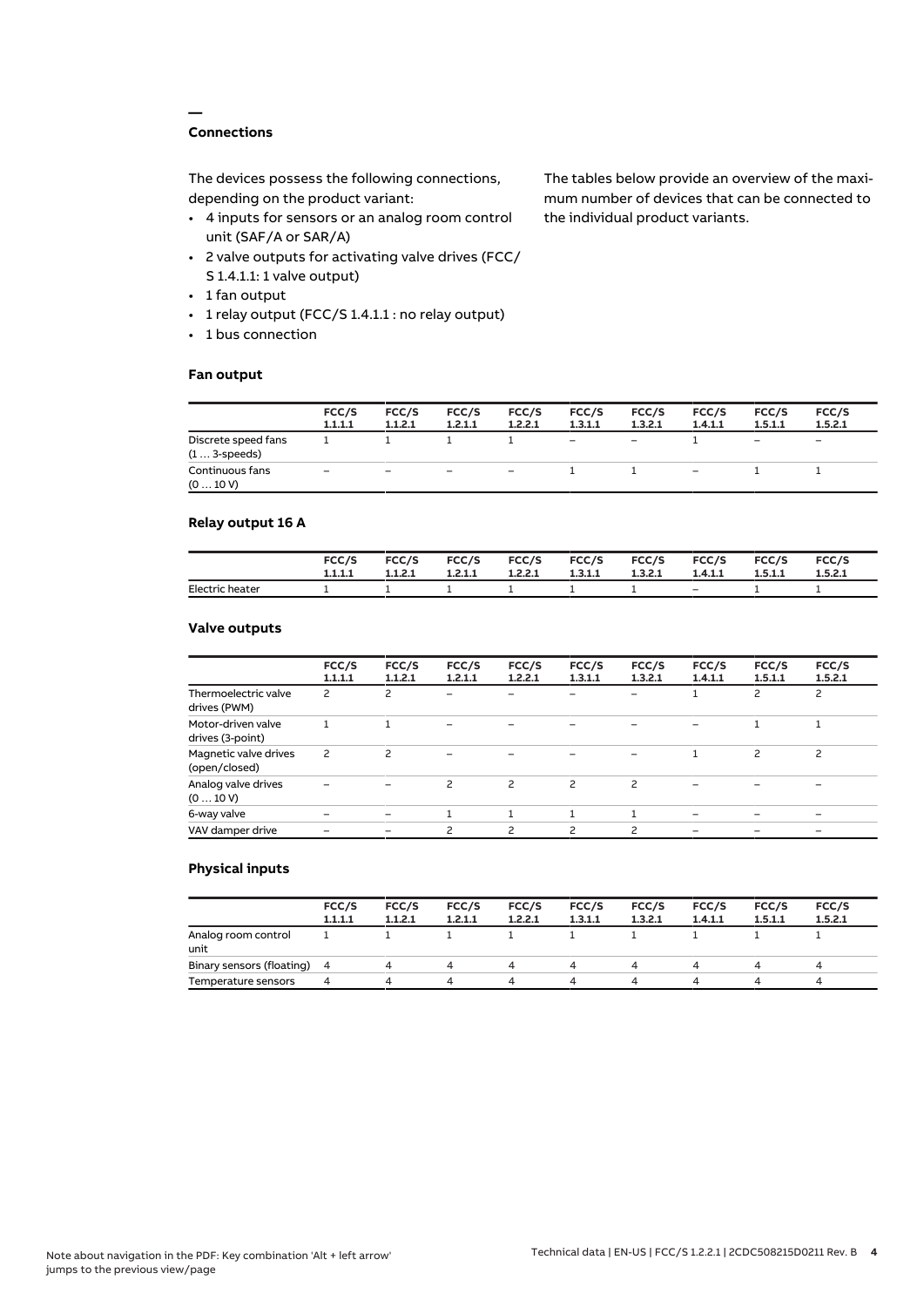### **Inputs**

**—**

| <b>Function</b>              | a | b | c                         |              |
|------------------------------|---|---|---------------------------|--------------|
| Temperature sensor           |   |   |                           |              |
| PT100                        | x | X | $\boldsymbol{\mathsf{x}}$ | $\mathsf{x}$ |
| PT1000                       | x | X | x                         | x            |
| KT/KTY                       | x | x | x                         | x            |
| KT/KT user-defined           | x | x | X                         | $\mathsf{x}$ |
| NTC10k                       | x | x | x                         | x            |
| NTC20k                       | x | x | x                         | x            |
| NI-1000                      | x | x | x                         | x            |
| Analog room control unit     | x |   |                           |              |
| Binary sensor (floating)     | x | X | x                         | $\mathsf{x}$ |
| Dew point sensor (floating)  | x | x | X                         | x            |
| Fill level sensor (floating) | x | X | x                         | $\mathsf{x}$ |
| Window contact (floating)    | x | x | X                         | x            |

#### **—**

# **Outputs**

**—**

## **Valve outputs**

## **FCC/S 1.2.X.1 and FCC/S 1.3.X.1**

| <b>Function</b>                          |   |   |  |
|------------------------------------------|---|---|--|
| Analog valve drives                      |   |   |  |
| 010V                                     | x | x |  |
| 110V                                     | x | x |  |
| 210V                                     | x | x |  |
| 100V                                     | x |   |  |
| 6-way valve drive                        | x |   |  |
| VAV damper drive - control signal        | ᄉ |   |  |
| Fault detection (overload/short circuit) |   |   |  |

#### **—**

**—**

## **Fan output**

| <b>Function</b>            | Fan output |  |
|----------------------------|------------|--|
| Number of fan speeds (5 A) |            |  |
|                            | x          |  |
|                            | x          |  |
|                            | x          |  |
| Changeover switching       | x          |  |
| Step switching             | x          |  |

## **Relay output 16 A**

| <b>Function</b>                                | <b>Relay output</b> |
|------------------------------------------------|---------------------|
| Use by internal controller for electric heater |                     |
| Use as independent switching output            |                     |
| Internal connection to a device input          |                     |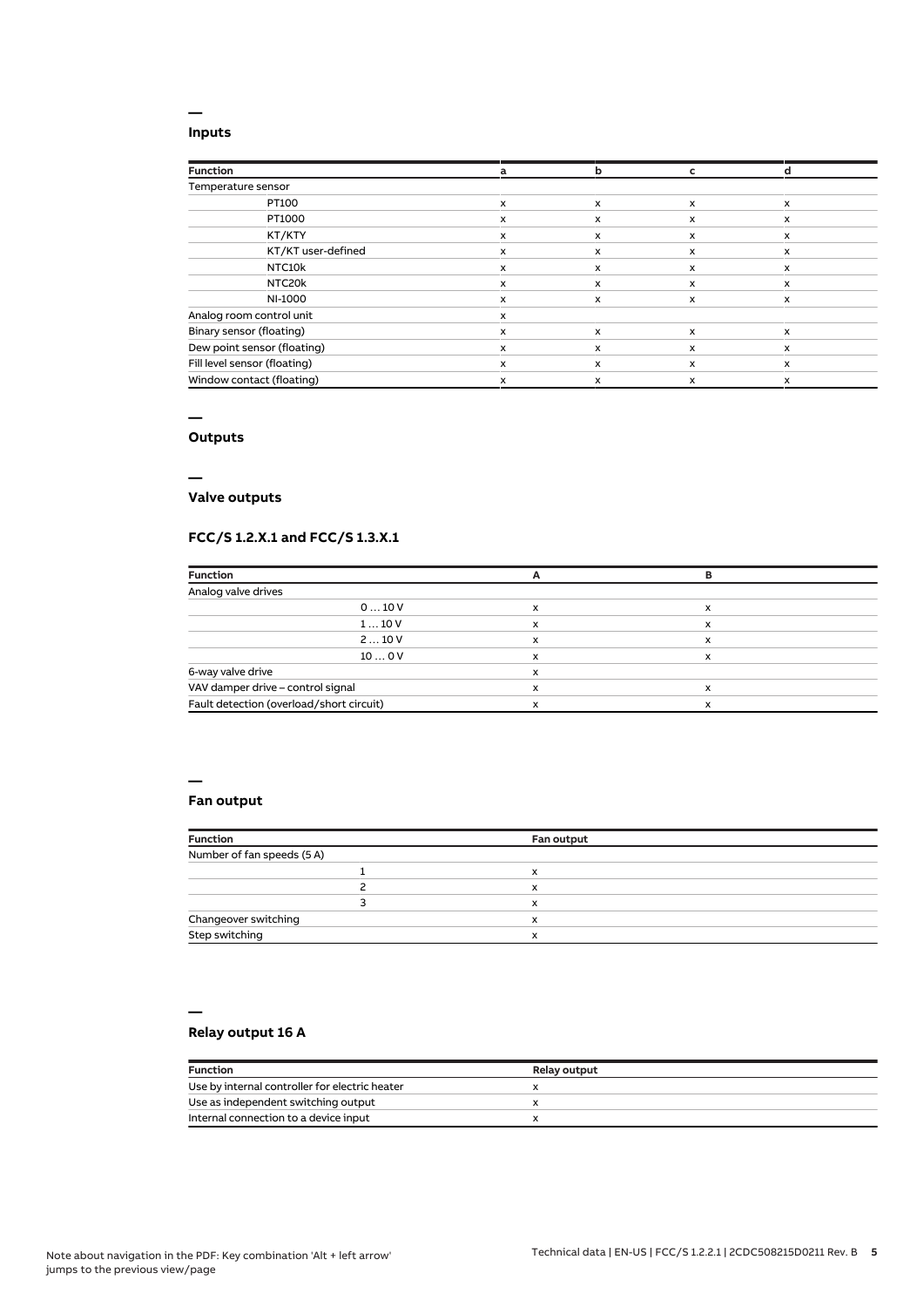**Dimension drawing**

**—**

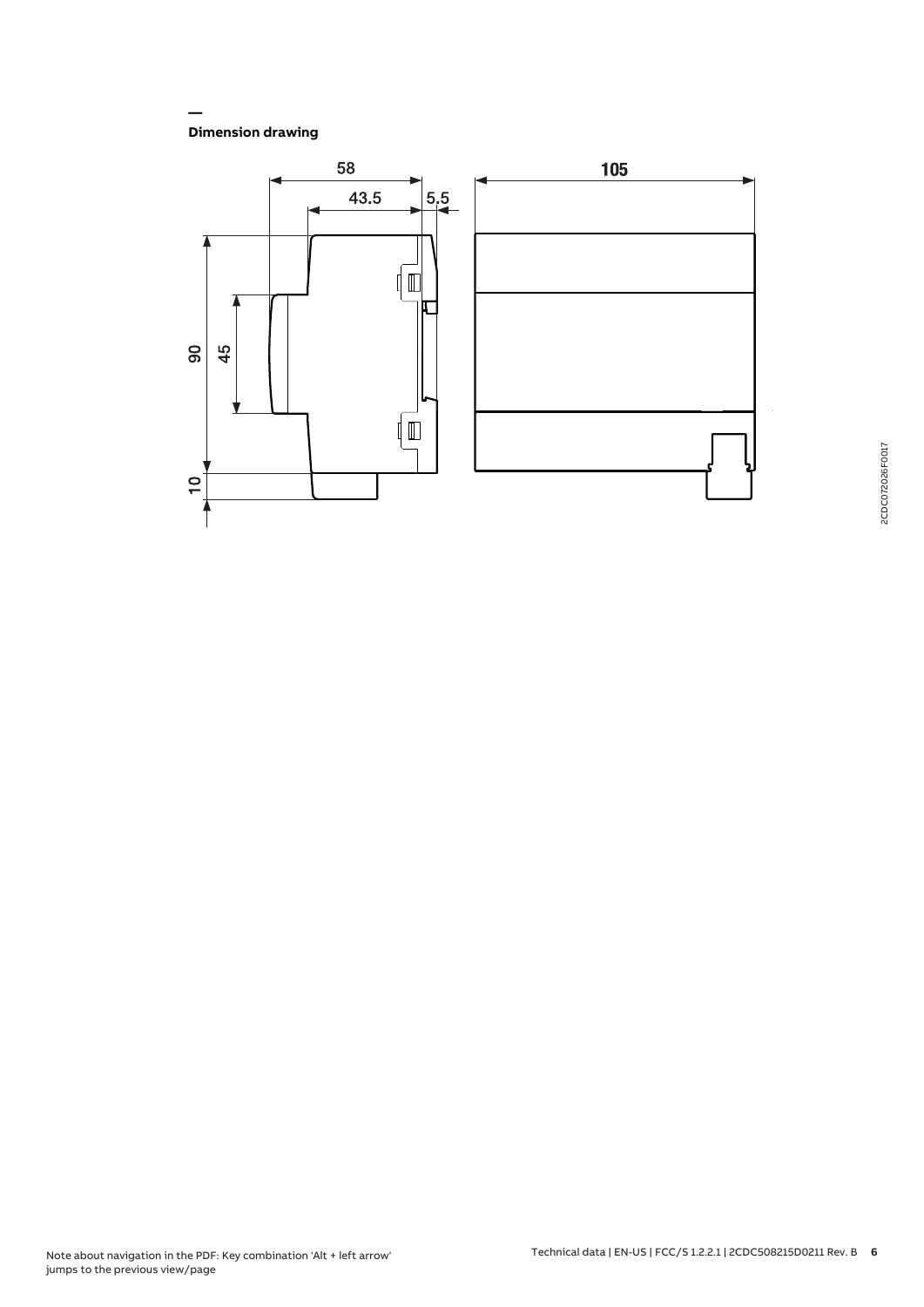**Connection diagram**

**—**



#### **— Legend**

- Label carriers
- Programming LED
- Programming button
- Bus connection terminal
- Cover cap
- Valve output
- Valve output
- Fan output
- Auxiliary relay
- 11 Switch valve output button/LED
- Valve output open/close button/LED
- 13 Relay output open/close button/LED
- Fan speed switching button/LED
- Manual operation button/LED
- Input LED
- Input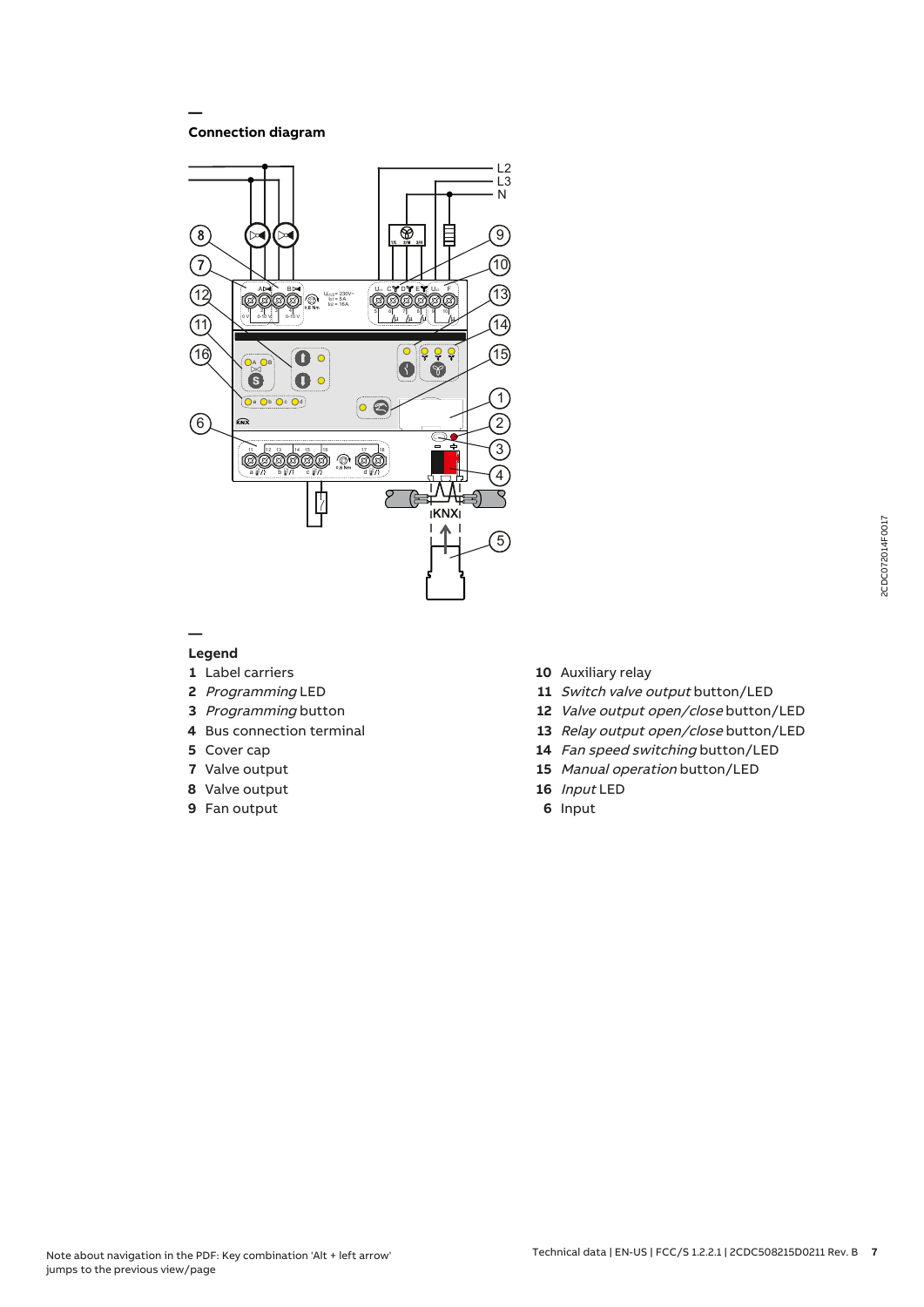# **Operating and display elements**

**—**

| <b>Operating control/LED</b>       | Description/function                                                   | <b>Display</b>                                                           |
|------------------------------------|------------------------------------------------------------------------|--------------------------------------------------------------------------|
|                                    | Assignment of the physical address                                     | LED On: Device in programming mode                                       |
| Programming button/LED             |                                                                        |                                                                          |
|                                    |                                                                        |                                                                          |
|                                    |                                                                        |                                                                          |
| <b>Manual mode</b>                 |                                                                        |                                                                          |
| <b>Operating control/LED</b>       | Description/function                                                   | <b>Display</b>                                                           |
|                                    | Activates the KNX mode with a short                                    | LED On: Manual operation active                                          |
|                                    | button push                                                            | LED Off: KNX operation active                                            |
| Manual operation button/LED        |                                                                        |                                                                          |
| d<br>n<br>a                        | Indication according to use of the inputs                              | Binary sensor:<br>• LED On: Contact closed                               |
| Input LED                          |                                                                        | LED Off: Contact open                                                    |
|                                    |                                                                        | Temperature sensor:<br>LED On: Temperature sensor con-<br>$\bullet$      |
|                                    |                                                                        | nected                                                                   |
|                                    |                                                                        | LED flashing: Fault (cable break/short                                   |
|                                    |                                                                        | circuit)<br>Analog control panel:                                        |
|                                    |                                                                        | LED On: Control panel connected<br>$\bullet$                             |
|                                    |                                                                        | LED flashing: Fault (cable break/short<br>circuit)                       |
| в                                  | Switches between valve A and valve B.                                  | LED On: Valve selected                                                   |
|                                    | (If the valve output is deactivated, the valve<br>cannot be selected.) | LED flashing: Fault on the output (e.g.<br>overload/short circuit)       |
|                                    |                                                                        |                                                                          |
|                                    |                                                                        |                                                                          |
| Switch valve output button/LED     | Sets the maximum valve control value                                   | LED On: Valve control value at 100 %                                     |
|                                    | $(100\%)$<br>Resets the outputs with long button push                  | LED flashing: Fault on the output (e.g.<br>overload/short circuit)       |
| Valve output open button/LED       | > 5 s                                                                  |                                                                          |
|                                    | Sets the minimum valve control value (0 %)                             | LED On: Valve control value at 0 %                                       |
|                                    |                                                                        | LED flashing: Fault on the output (e.g.<br>overload/short circuit)       |
| Valve output close button/LED      |                                                                        |                                                                          |
|                                    |                                                                        | Both LEDs On: Valve control value between                                |
|                                    |                                                                        | 1 and 99 %                                                               |
|                                    |                                                                        | Both LEDs flashing: Fault on the output<br>(e.g. overload/short circuit) |
|                                    |                                                                        |                                                                          |
|                                    |                                                                        |                                                                          |
|                                    | Opens/closes the relay                                                 | LED On: Relay contact closed                                             |
|                                    |                                                                        | LED Off: Relay contact open                                              |
|                                    |                                                                        |                                                                          |
|                                    |                                                                        |                                                                          |
| Relay output open/close button/LED |                                                                        |                                                                          |
|                                    | Switches the fan speed in the following                                | Fan speed during step switching:<br>0: all LEDs Off                      |
|                                    | sequence:<br>$\cdot$ 0 > 1 > 2 > 3 > 0 > 1                             | 1: LED 1 On                                                              |
|                                    | (long button push always switches to 0)                                | 2: LEDs 1 & 2 On                                                         |
|                                    |                                                                        | 3: all LEDs On<br>Fan speed during changeover switching:                 |
| Fan speed button/LED               |                                                                        | 0: all LEDs Off                                                          |
|                                    |                                                                        | 1: LED 1 On<br>2: LED 2 On                                               |
|                                    |                                                                        | 3: LED 3 On                                                              |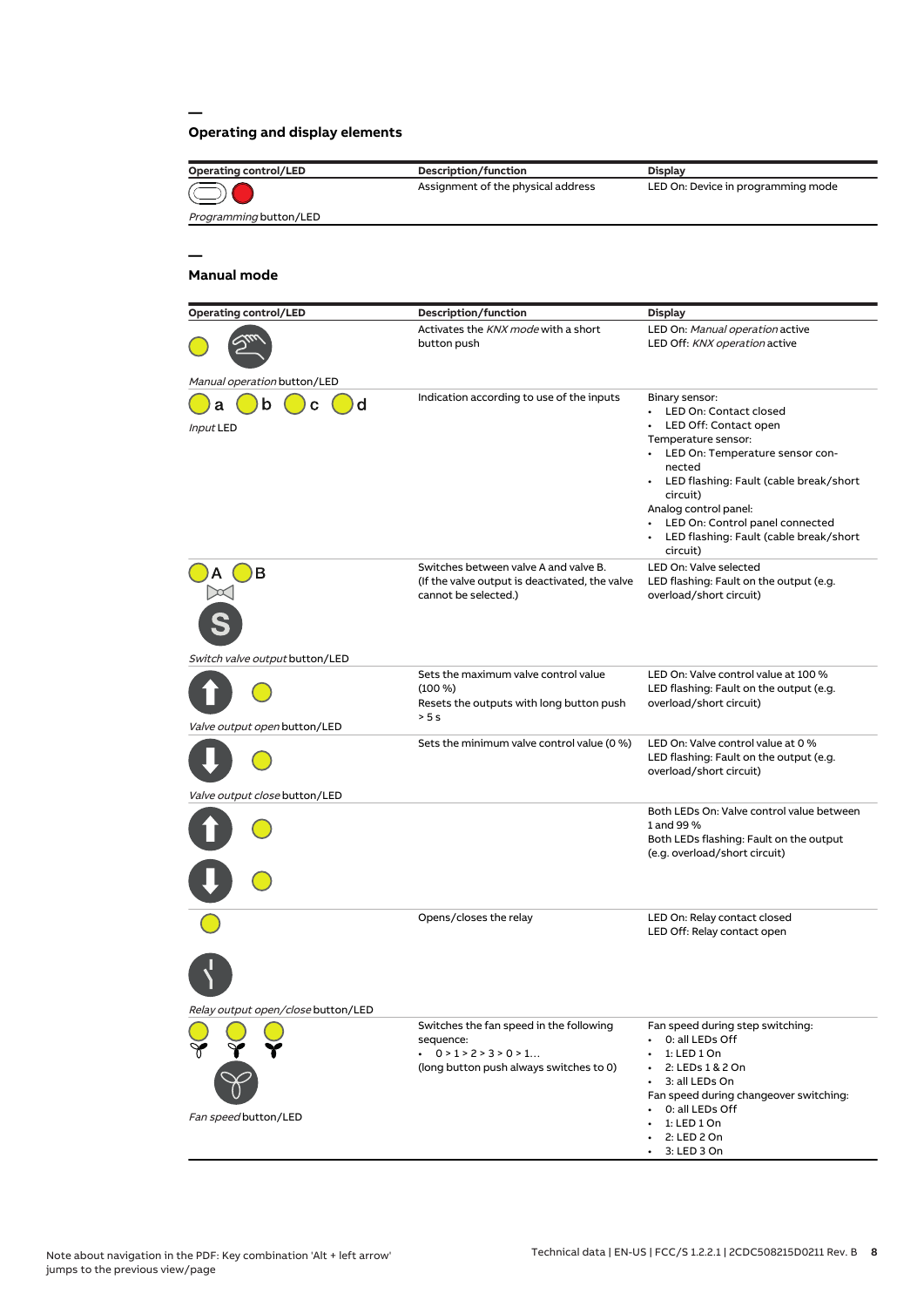# **KNX operation**

**—**

| <b>Operating control/LED</b>       | <b>Description/function</b>                                                                                     | <b>Display</b>                                                                                                                                                                                                                                                                                                                              |
|------------------------------------|-----------------------------------------------------------------------------------------------------------------|---------------------------------------------------------------------------------------------------------------------------------------------------------------------------------------------------------------------------------------------------------------------------------------------------------------------------------------------|
|                                    | Activates the Manual operation mode with<br>long button push > 5 s                                              | LED On: Manual operation active<br>LED Off: KNX operation active<br>LED flashes when button is pushed: Manual<br><i>operation</i> deactivated via ETS                                                                                                                                                                                       |
| Manual operation button/LED        |                                                                                                                 |                                                                                                                                                                                                                                                                                                                                             |
| d<br>b<br>C<br>а<br>Input LED      | Indication according to use of the inputs                                                                       | Binary sensor:<br>LED On: Contact closed<br>LED Off: Contact open<br>Temperature sensor:<br>LED On: Temperature sensor con-<br>$\bullet$<br>nected<br>• LED flashing: Fault (cable break/short<br>circuit)<br>Analog control panel:<br>LED On: Control panel connected<br>$\bullet$<br>• LED flashing: Fault (cable break/short<br>circuit) |
| в                                  | Switches between valve A and valve B.<br>(If the valve output is deactivated, the valve<br>cannot be selected.) | LED On: Valve selected<br>LED flashing: Fault on the output (e.g.<br>overload/short circuit)                                                                                                                                                                                                                                                |
| Switch valve output button/LED     | <b>Button without function</b>                                                                                  | LED On: Valve control value at 100 %<br>LED flashing: Fault on the output (e.g.<br>overload/short circuit)                                                                                                                                                                                                                                  |
| Valve output open button/LED       |                                                                                                                 |                                                                                                                                                                                                                                                                                                                                             |
|                                    | Button without function                                                                                         | LED On: Valve control value at 0 %<br>LED flashing: Fault on the output (e.g.<br>overload/short circuit)                                                                                                                                                                                                                                    |
| Valve output close button/LED      |                                                                                                                 |                                                                                                                                                                                                                                                                                                                                             |
|                                    |                                                                                                                 | Both LEDs On: Valve control value between<br>1 and 99 %<br>Both LEDs flashing: Fault on the output<br>(e.g. overload/short circuit)                                                                                                                                                                                                         |
|                                    | Button without function                                                                                         | LED On: Relay contact closed<br>LED Off: Relay contact open                                                                                                                                                                                                                                                                                 |
|                                    |                                                                                                                 |                                                                                                                                                                                                                                                                                                                                             |
| Relay output open/close button/LED |                                                                                                                 |                                                                                                                                                                                                                                                                                                                                             |
| Fan speed button/LED               | Button without function                                                                                         | Fan speed during step switching:<br>0: all LEDs Off<br>1: LED 1 On<br>2: LEDs 1 & 2 On<br>3: all LEDs On<br>Fan speed during changeover switching:<br>0: all LEDs Off<br>1: LED 1 On                                                                                                                                                        |
|                                    |                                                                                                                 | 2: LED 2 On<br>3: LED 3 On                                                                                                                                                                                                                                                                                                                  |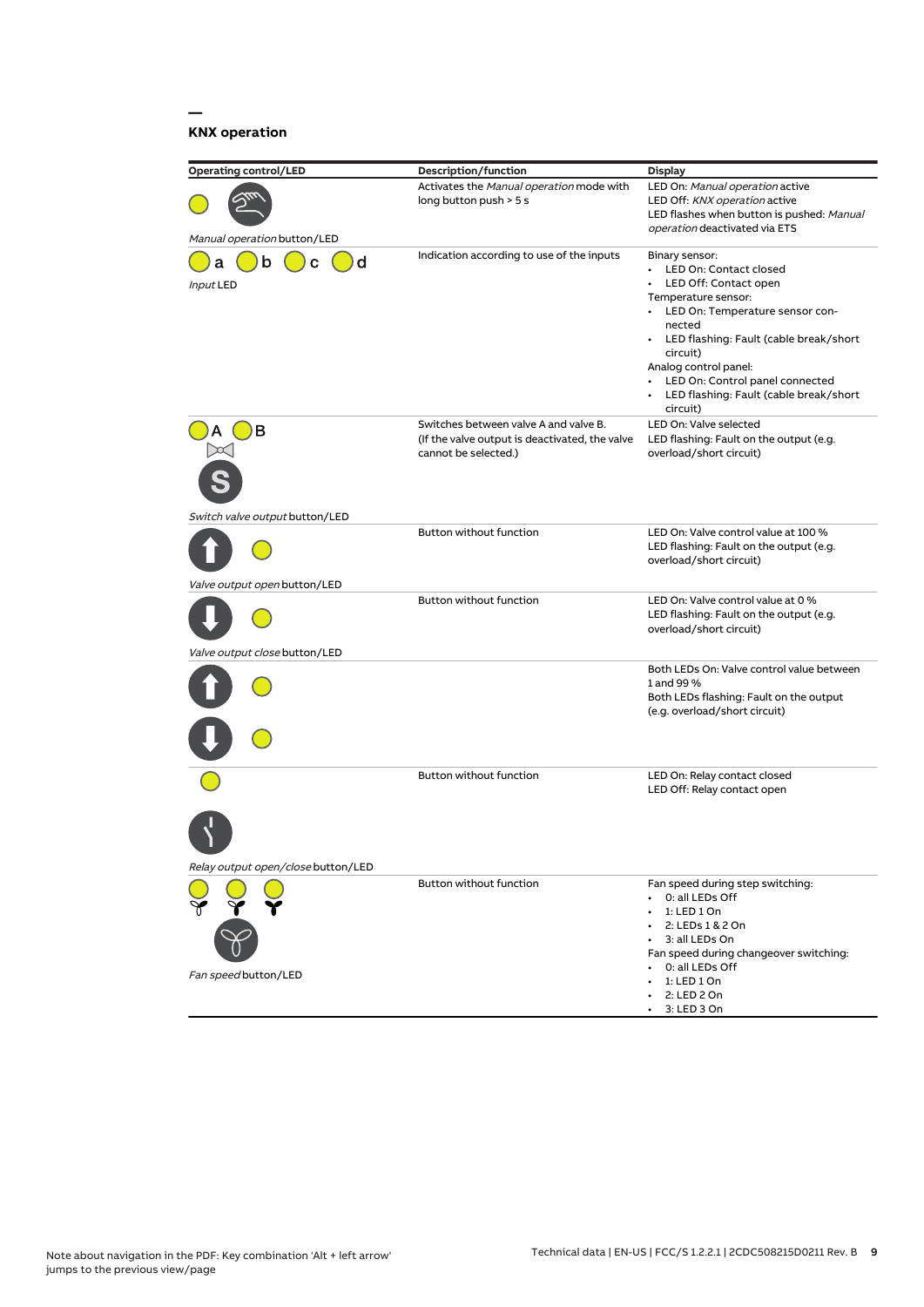#### **— General technical data**

| <b>Device</b>                        | Dimensions                                                              | $90 \times 105 \times 63.5$ mm (H x W x D)                                      |
|--------------------------------------|-------------------------------------------------------------------------|---------------------------------------------------------------------------------|
|                                      | Mounting width in space units                                           | 6 modules, 17.5 mm each                                                         |
|                                      | Weight                                                                  | 0.24 kg                                                                         |
|                                      | Mounting position                                                       | Any                                                                             |
|                                      | Mounting variant                                                        | 35 mm mounting rail                                                             |
|                                      | Design                                                                  | proM                                                                            |
|                                      | Degree of protection                                                    | <b>IP 20</b>                                                                    |
|                                      | Protection class                                                        | Ш                                                                               |
|                                      | Overvoltage category                                                    | Ш                                                                               |
|                                      | Pollution degree                                                        | $\overline{c}$                                                                  |
| <b>Materials</b>                     | Housing                                                                 | Polycarbonate, Makrolon FR6002, halogen free                                    |
| <b>Material note</b>                 | Fire classification                                                     | Flammability V-0                                                                |
| <b>Electronics</b>                   | Rated voltage, bus                                                      | 30 V DC                                                                         |
|                                      | Voltage range, bus                                                      | 21  31 V DC                                                                     |
|                                      | Current consumption, bus                                                | $< 12 \text{ mA}$                                                               |
|                                      | Power loss, device                                                      | $\leq 3 W$                                                                      |
|                                      | Power loss, bus                                                         | $\leq$ 0.25 W                                                                   |
|                                      | Power loss, relay output 16 A                                           | $\leq 1 W$                                                                      |
|                                      | Power loss, relay output 5 A                                            | $\leq 0.6$ W                                                                    |
|                                      | KNX safety extra low voltage                                            | <b>SELV</b>                                                                     |
| <b>Connections</b>                   | Connection type, KNX bus                                                | Plug-in terminal                                                                |
|                                      | Cable diameter, KNX bus                                                 | 0.6  0.8 mm, solid                                                              |
|                                      | Connection type, inputs/outputs                                         | Screw terminal with universal head (PZ 1)                                       |
|                                      | Pitch                                                                   | 6.35 mm                                                                         |
|                                      | Tightening torque, screw terminals                                      | $0.50.6$ Nm                                                                     |
|                                      | Conductor cross-section, flexible                                       | $1 \times (0.2 \ldots 4 \text{ mm}^2) / 2 \times (0.2 \ldots 2.5 \text{ mm}^2)$ |
|                                      | Conductor cross section, rigid                                          | $1 \times (0.2 \ldots 6 \text{ mm}^2) / 2 \times (0.2 \ldots 4 \text{ mm}^2)$   |
|                                      | Conductor cross section with wire end ferrule without<br>plastic sleeve | $1 \times (0.252.5 \text{ mm}^2)$                                               |
|                                      | Conductor cross section with wire end ferrule with<br>plastic sleeve    | $1 \times (0.254 \text{ mm}^2)$                                                 |
|                                      | Conductor cross section with TWIN wire end ferrule                      | $1 \times (0.52.5 \text{ mm}^2)$                                                |
|                                      | Length, wire end ferrule contact pin                                    | $\geq 10$ mm                                                                    |
| <b>Certificates and declarations</b> | Declaration of conformity CE                                            | → 2CDK508224D2701                                                               |
| <b>Ambient conditions</b>            | Operation                                                               | $-5+45$ °C                                                                      |
|                                      | Transport                                                               | $-25+70$ °C                                                                     |
|                                      | Storage                                                                 | $-25+55$ °C                                                                     |
|                                      | Humidity                                                                | $\leq 95 \%$                                                                    |
|                                      | Condensation allowed                                                    | No                                                                              |
|                                      | Atmospheric pressure                                                    | $\geq$ 80 kPa (corresponds to air pressure at 2,000 m above sea<br>level)       |

#### **— Inputs**

| <b>Rated values</b>     | Number of inputs                         | 4                      |  |
|-------------------------|------------------------------------------|------------------------|--|
|                         | Inputs for analog room control unit      | 1 (input a)            |  |
| <b>Contact scanning</b> | Scanning current                         | $\leq 1$ mA            |  |
|                         | Scanning voltage                         | $\leq$ 12 V DC         |  |
| <b>Resistance</b>       | Selection                                | User-defined           |  |
|                         | PT 1.000                                 | 2-conductor technology |  |
|                         | PT100                                    | 2-conductor technology |  |
|                         | KT                                       | 1 <sup>k</sup>         |  |
|                         | <b>KTY</b>                               | 2k                     |  |
|                         | NI                                       | 1 <sup>k</sup>         |  |
|                         | <b>NTC</b>                               | 10k, 20k               |  |
| Cable length            | Between sensor and device input, one-way | $\leq 100$ m           |  |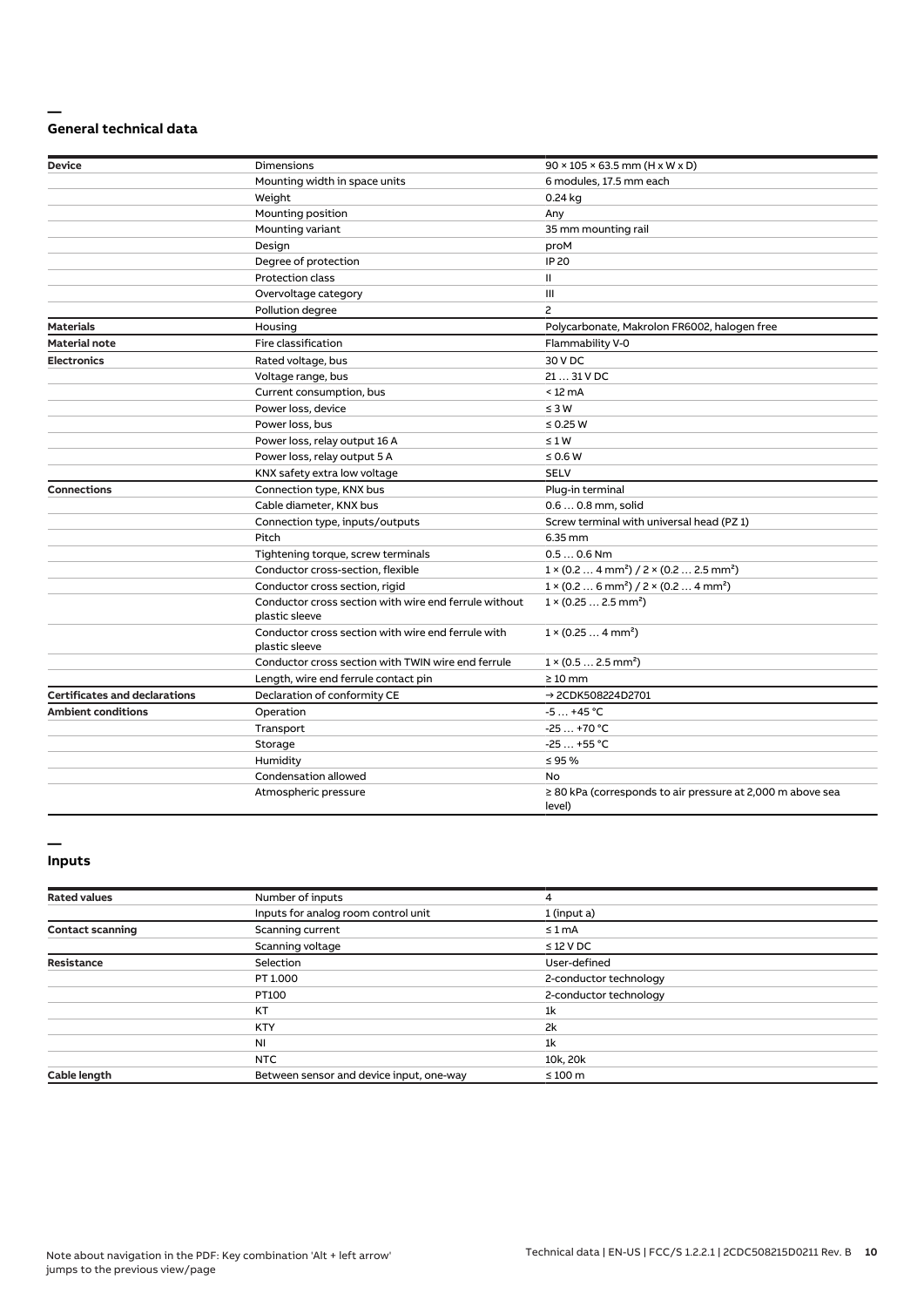## **Valve outputs – analog**

**—**

| <b>Rated values</b> | Number of outputs         |              |  |
|---------------------|---------------------------|--------------|--|
|                     | Control signal            | $010$ V DC   |  |
|                     | Signal type               | Analog       |  |
|                     | Output load               | > 10 kohms   |  |
|                     | Output tolerance          | $± 10 \%$    |  |
|                     | <b>Current limitation</b> | Up to 1.5 mA |  |

#### **— Fan outputs – relays 5 A**

| <b>Rated values</b>         | Number of outputs                                          | 3                                |
|-----------------------------|------------------------------------------------------------|----------------------------------|
|                             | Rated voltage U <sub>n</sub>                               | 230 V AC                         |
|                             | Rated current I <sub>n</sub> (per output)                  | 5 A                              |
|                             | Rated frequency                                            | 50/60 Hz                         |
|                             | Back-up protection                                         | $\leq 6A$                        |
|                             | Relay type                                                 | Bi-stable                        |
| <b>Switching currents</b>   | AC-1 operation (cos $\varphi$ = 0.8)                       | $\leq$ 5 A                       |
|                             | Switching current at 24 V AC                               | $\geq 0.01$ A                    |
|                             | Switching current at 24 V DC (resistive load)              | $\leq$ 5 A                       |
|                             | Switching current at 5 V AC                                | $\geq 0.02$ A                    |
|                             | Switching current at 12 V AC                               | $\geq 0.01$ A                    |
|                             | Switching current at 24 V AC                               | $\geq 0.007 A$                   |
| <b>Service life</b>         | Mechanical service life                                    | $\geq 10^7$ switching operations |
|                             | AC-1 operation (cos $\varphi$ = 0.8)                       | $\geq 10^5$ switching operations |
| <b>Switching operations</b> | Switching operations per minute when one relay<br>switches | $\leq 500$                       |

#### **—**

#### **Outputs – relays 16 A**

| <b>Rated values</b>         | Number of outputs                                          |                                                 |
|-----------------------------|------------------------------------------------------------|-------------------------------------------------|
|                             | Rated voltage U <sub>n</sub>                               | 230 V AC                                        |
|                             | Rated current I <sub>n</sub> (per output)                  | 16 A                                            |
|                             | Rated frequency                                            | 50/60 Hz                                        |
| <b>Switching currents</b>   | AC-1 operation (cos $\varphi$ = 0.8)                       | $\leq 16$ A                                     |
|                             | AC-3 operation (cos $\varphi$ = 0.45)                      | $\leq 6A$                                       |
|                             | Fluorescent lighting load AX                               | $\leq 6$ AX                                     |
|                             | Switching current at 24 V DC (resistive load)              | $\leq 16$ A                                     |
|                             | Switching current at 5 V AC                                | $\geq 0.1$ A                                    |
|                             | Switching current at 12 V AC                               | $\geq 0.1$ A                                    |
|                             | Switching current at 24 V AC                               | $\geq 0.1$ A                                    |
| <b>Service life</b>         | Mechanical service life                                    | $\geq$ 3 × 10 <sup>6</sup> switching operations |
|                             | AC-1 operation (cos $\varphi$ = 0.8)                       | $\geq 10^5$ switching operations                |
| <b>Switching operations</b> | Switching operations per minute when one relay<br>switches | $\leq 500$                                      |

#### **Device type**

**—**

| Device type | Fan Coil Controller               | FCC/S 1.2.2.1                                        |  |
|-------------|-----------------------------------|------------------------------------------------------|--|
|             | Application                       | Fan Coil Unit Controller, PWM/                       |  |
|             |                                   | $\ldots$ = current version number of the application |  |
|             | Maximum number of group objects   | 118                                                  |  |
|             | Maximum number of group addresses | 255                                                  |  |
|             | Maximum number of assignments     | 255                                                  |  |

# **Note**

Observe software information on the website

→ www.abb.com/knx.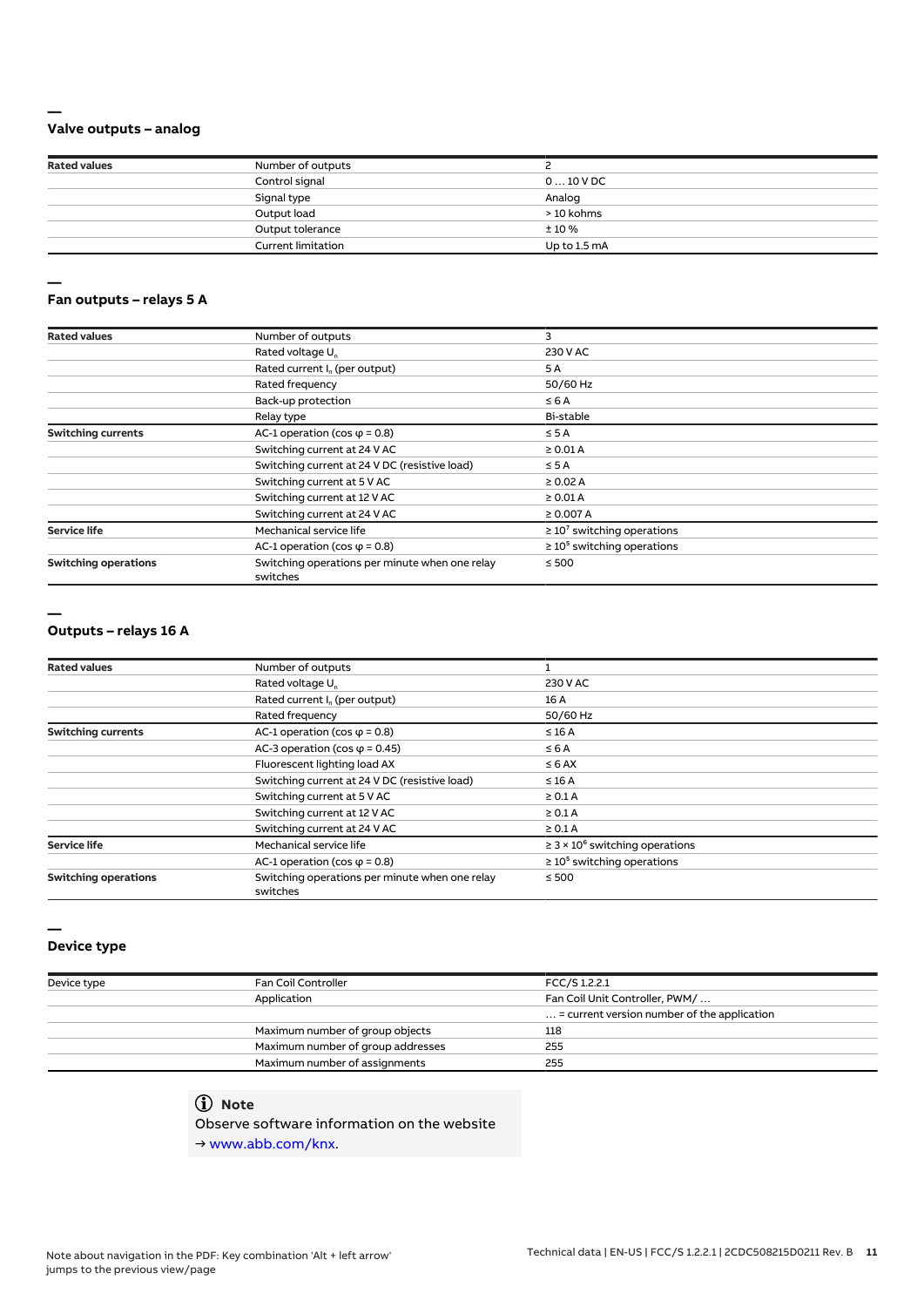#### **— Ordering details**

| Description         | <b>MW</b> | Type         | Order no.       | Packaging<br>[pcs.] | Weight (incl.<br>packaging)<br>[kg] |
|---------------------|-----------|--------------|-----------------|---------------------|-------------------------------------|
| Fan Coil Controller |           | FCC/S1.2.2.1 | 2CDG110213R0011 |                     | 0.24                                |